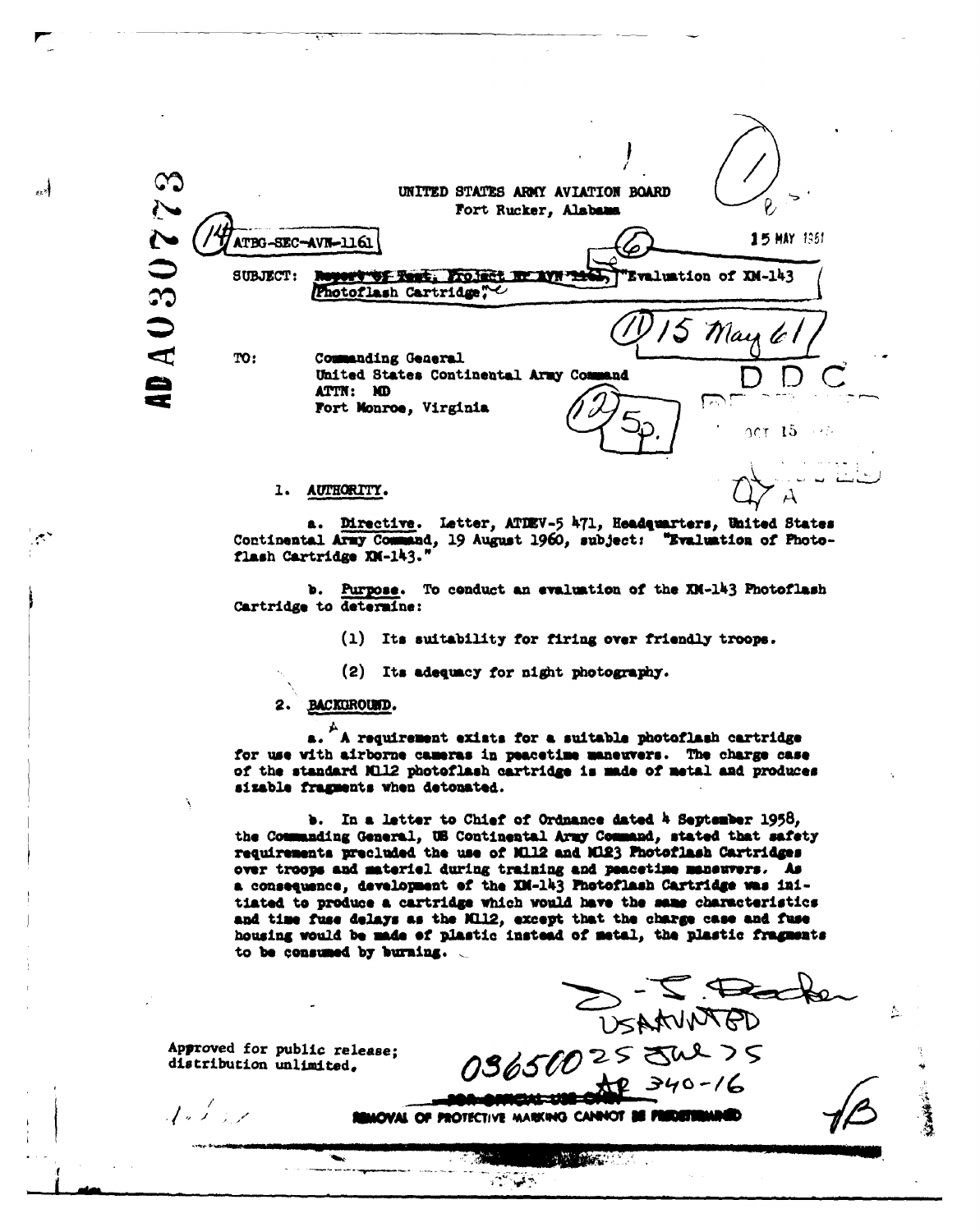**ATBG-SEC AVN 1161 SUBJECT:** Report of Test, Project Nr **AVN 1161,** "Eval ation **of** XK-143 Photoflash Cartridge"

c. In May 1959, at Picatimny Arsenal, Dover, Delaware, a quantity of plastic charge cases **was** fabricated **and** tested for functioning, fragmentation, light characteristics, **delay time,** and ejection velocities.

**d.** A combined engineering evaluation **and** user test of the cartridges **was** conducted at Aberdeen Proving Ground, Ibryland. Results of this test indicate some undesirable fragmentation occurred (paragraph **1e).**

e. The equipment was received **by the** Aviation Board, 29 August 1960. A anintenance **package Is** not required.

## 3. 3SCRIPTION **OF** MATERIEL.

أعنف

**a. The** plastic charge case for the XK-143 Photoflash Cartridge is **6.20 inches lon& and** 1.48 inches in diameter **and** is filled with **approx**imately  $6.7$  ounces of photoflash composition. A delay fuse,  $4.0 \neq 0.4$ **seconds, is inserted in the end of the charge case.**

**b.** The, X-143 Photoflash Cartridge is **7.81** inches long **and 1.57** Inches in diameter. The cartridge **case is** made **of** extruded **&Ilnum** and contains the charge, and **an M59** electric **primer.** The weight **of** the complete XM-143 Photoflash Cartridge is one pound.

**c.** The cartridge is designed to provide **an** aerial **flash** to iluninate **surface** areas permitting night photogmpay with minimum hazard to friendly troops on the ground. The charge **case** is ejected from the cartride case using an ejecting device controlled **by** a **27.5** volt d.c. electrical **pulse.** The K59 electric primer ignites the **black** powder ejecting charge which in turn **ignites the** fuse in the charge **case as** it **is fired** from the cartridge. The cartridge **case remn~:s** within **the ejecting device. Approxitely** four **seconds after** e\$aetion **the** charge **explodes** and **produces a flash of** light.

4. **SCOE.** A total of **100 cartridges was fired** frm **L-20 ad AO-1** airplanes at various altitudes over three test sites:

**a. Site 1 - Asphalt ruqways which provided a smooth, clean** area from which fragments could be retrieved.

**b.** Site 2 **- An** unimproved field on which tvelve 3-foot **X** 150-foot cheese-cloth strips, with **balloons attached to each side at six-foot** Intervals, **were** placed in paral1el **six feet asprt** and me **foot**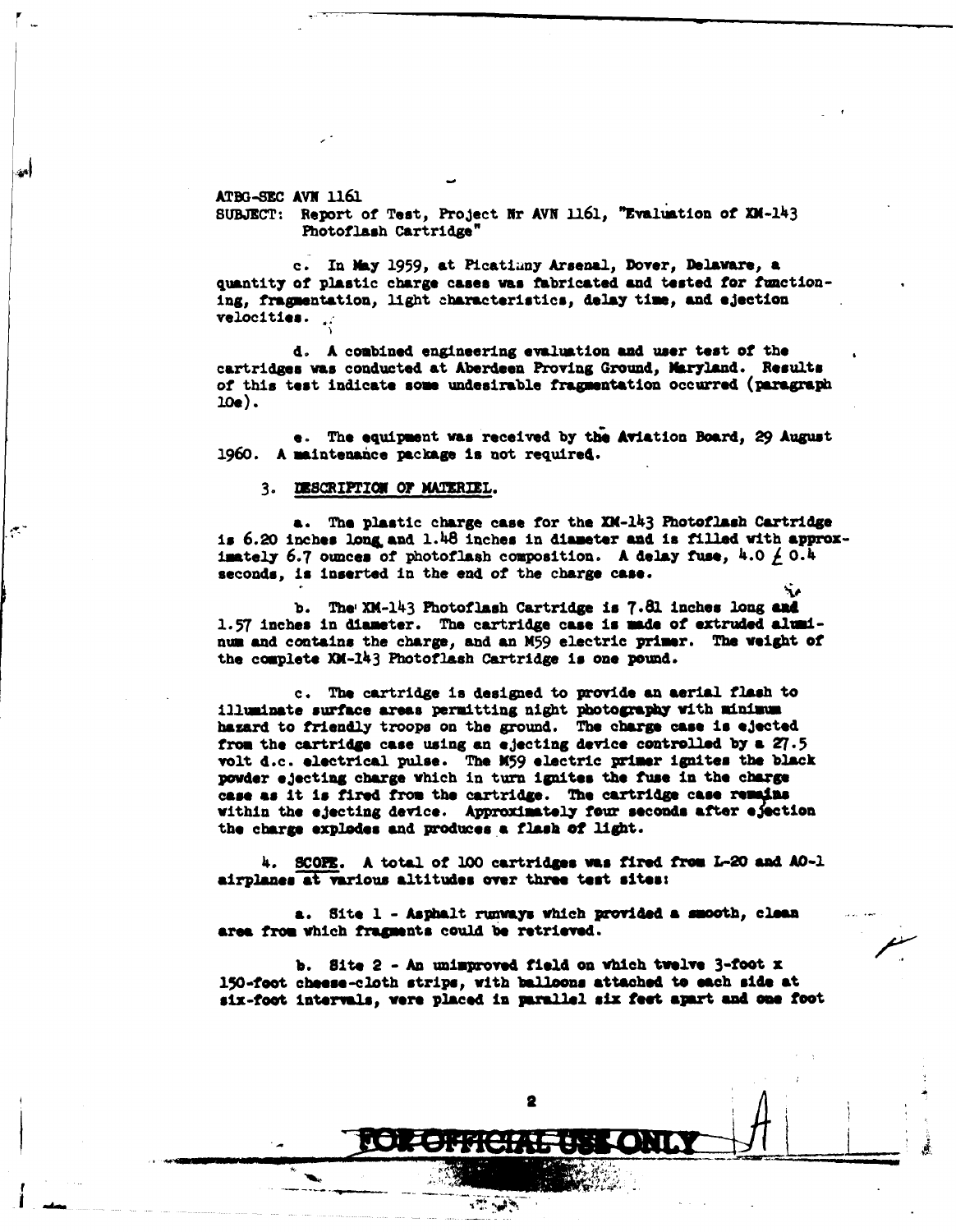ATBG-SEC AVN **1161**

**SUBJECT:** Report of Test, Project Nr **AVN** 1161, "Evaluation **of** X14-143 Photoflash Cartridge"

**abowe** the ground. Testing was conducted at this **site** in an effort to determine the burst radius which might **be** lethal.

c. Site **3 -** A firing range impact **area** which **was** used for night photography.

**5. TESTS.**

a. Operational Characteristics.

**(1)** Cartridge Ejection and Firing. The **XM-143 was** found to be reliable. Ejections were made at various absolute altitudes **be**tween 400 **and 3000** feet. **All 100** cartridges ejected satisfactorily and fired in the air with the following exceptions: After ejection at approximately 400 feet absolute altitude over Site **1,** three cartridges broke **apart** on impact with the runway without detonating. After ejection at the same altitude over Site 2, three caxtridges struck the soft earth, **did** not break apart, and were detonated **by** the time fuses.

(2) Cartridge **Fragments.** Fragments of varying sizes, **shapes, and** weights up to **5.9** gras were recovered (one hundred grams **equal 3.5** ounces) after detonations at the **surface** and at various altitudes **over** open areas (Sites **1** and 2).

**(3)** Effect of Airspeed on Height of Burst. An L-20 **vas flown** at **550** feet absolute altitude and at indicated airspeeds **of** 55, **80, 90, 105,** and 15 knots to determine the effect of **airspeed on** the height of burst. There was no apprent difference in the height of burst. **(see** paragraph **6b** below.)

(4) Minima Safe Altitude for the Explosion of **the** Chare. **The maxiuma** blast radius for injury to personnel **vas approximately 150** feet. Therefore, the desired **height** of **burst** to provide adqute **safety** for friendly troops **was** determined to be not **less** than **350** feet. **Downva** ejection of the **cartridge** with **a four-second fuse should be made at** not **less** than **800** feet **above** the terrain.

**(5) LAht** Intensity. The **IM-61** Camera System **mounted** in **an AO-i Airplane was** used to **hoitogrph** Site **3,** using **N-12 cartridses and** XM-lI3 **cartridges. Photographs were taken at absolute altitudes between 500** feet **and 3000** feet and **at varying airspeeds** between **100 knots and 200 knots. A comparison between** the **photographs obtained** with **the use of** the **K-112 and the** XK-l43 **indicates** that **a** lesser **Intensity of** light was provided by the XM-143, but was adequate for night photegraphy.

 $\overline{\mathbf{3}}$ 

 $197.437$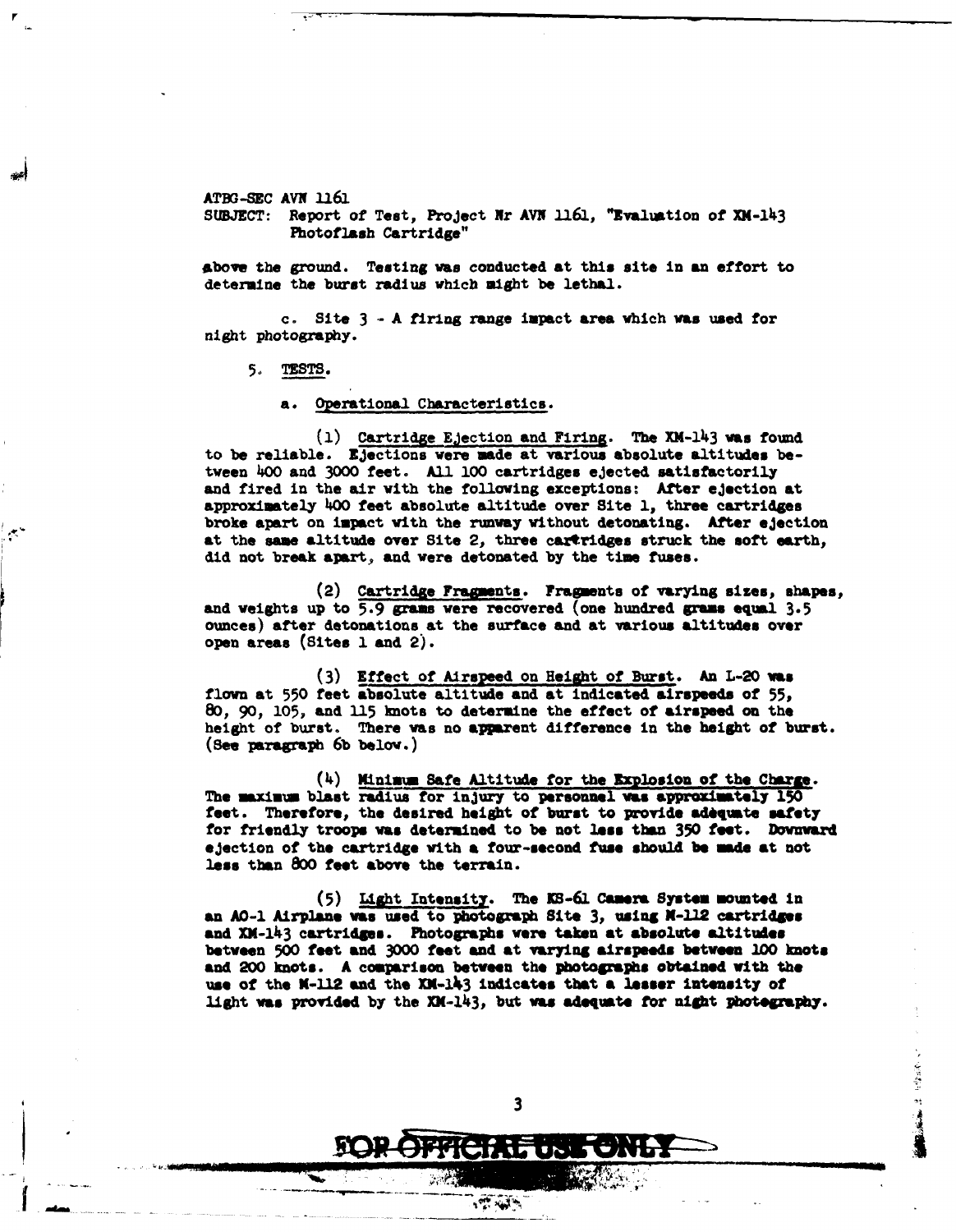*ATEG* SZC **AVN** 1161 SUBJECT: Report of Test, Project Nr AVN 1161, "Evaluation of XM-143 Photoflash Cartridge"

**(6) Fuse** Tiaing, When using **a** four-second fuse cartridse, the **AO-1 had** to **be** flown at airspeeds **below 150** knots to avoid outflylng the lighted area. This caused the airplane to fly in **a nose-high** attitude, thereby introducing **a** distortion to the photographs.

**b.** Safety. The normal precautionary procedures for storing, transporting, and loading smunition were followed and **were** considered adequste for handling the XM-I43 Photoflash Cartridges. The XK-143 round included **a metal** shunting clip over the **base** of the **case** to prevent accidental firing. **No** adverse effects on the airplanes were noted **as a** result of ejecting and firing.

c. Maintenance. Installation **of** the ejecting device and controls on the L-20 **and** the **AO-1 was** accomplifhed **by** the **US** Army Sigal Aviation Test and Support Activty. No mintenance **was** required.

**6. COCILBIONS.**

۸Ņ

**a.** Subject to the restriction noted in paragraph **5&%)** above,. the **XK-l43** Photoflash Cartridge is suitable for firing over friendly *,* troops.

**b. Ilght** intensity **of** the XM-1I3 is acceptable for night **pho**tography.

c. **A** photoflash cartridge incorporating **a** four-second **delay** fuse is impractical for use with the **A0-1.**

7. R3CNN0UDATI0J. It **is** recommended that **the** appropriate technical service review present or proposed camers systems **and** carriers to determine **delay** requirements for photoflash oartridge fuses.

**8. C0MDIZATION.** This report has been coordinated with the **95** Army Aviation School.

**9. REFERENCES.** 

**a.** Line Item No. **7138,** Annex F, lktriel Developments Progma, FY 61, Headquarters, USCOMARC.

b. Test Program Request No. TS-9, Picatinny Arsenal, Dover, Del., pertaining to plan of test for Cartridge Photoflash, XM-143, 29 **Yebruary 1960.**

OIJJ(<del>M</del>TAP

 $100 - 100$ 

**b. a. a. a.** *a.* **<b>a. a. a. a. a.**